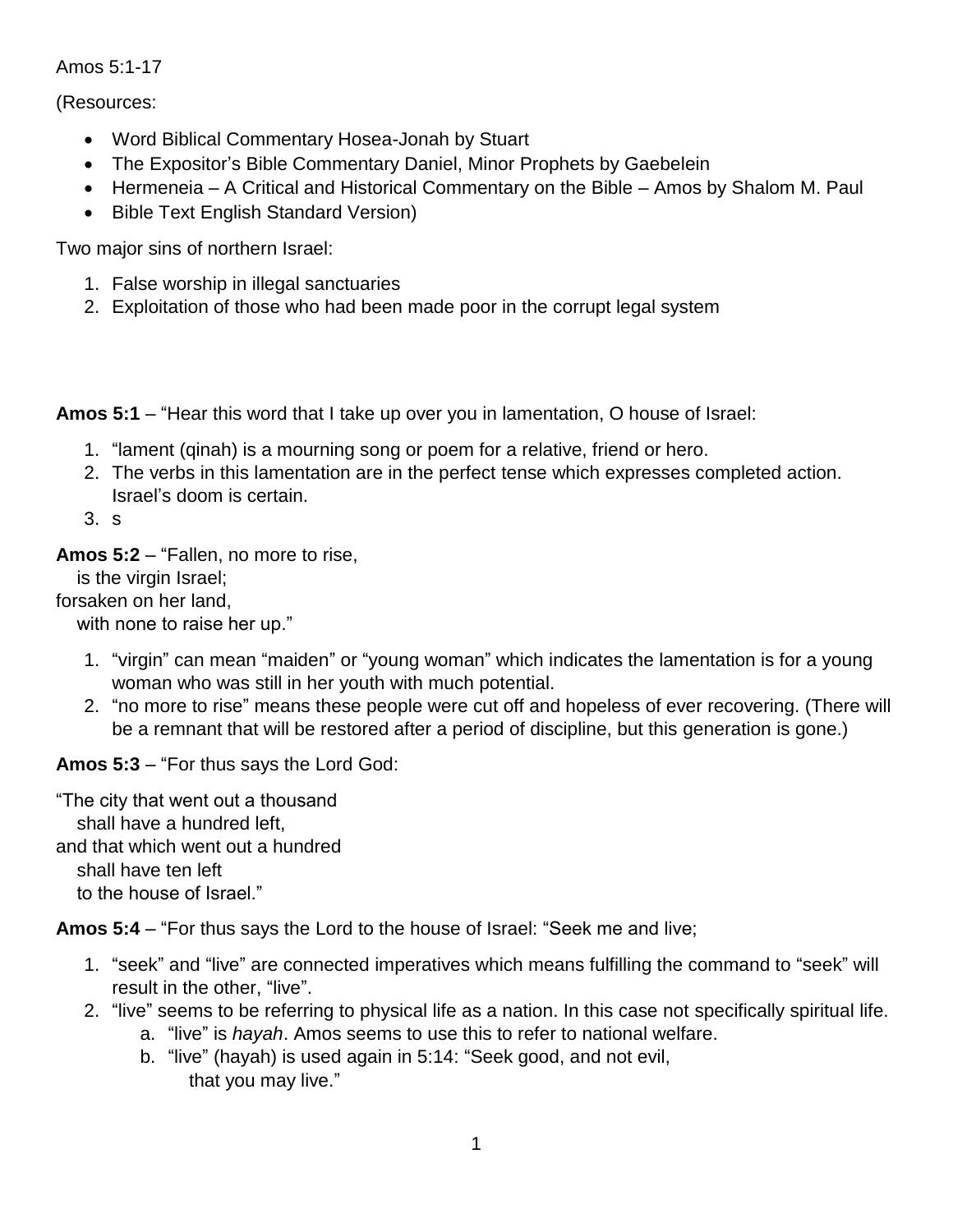3. Amos is announcing certain national doom, but is also offering an invitation that will be the foundation for the repentance and restoration of the remnant that hears and obeys.

**Amos 5:5** – "but do not seek Bethel,

and do not enter into Gilgal

or cross over to Beersheba;

for Gilgal shall surely go into exile,

and Bethel shall come to nothing."

- 1. Three major worship centers (cultic sites, high places, false Yahweh worship with heavy pagan influence) had all become places of unfaithfulness to the Lord who had manifested himself to Israel at these places:
	- a. Bethel (mentioned 3x since it was most significant)
		- i. the center of Northern Israel worship in Amos time.
		- ii. Jacob met the Lord there (Gen. 28:10-15)
		- iii. These all were external religious centers with external rituals that did not require a heart or lifestyle of obedience to the Truth or the Covenant.
		- iv. Worship at these sites led the people further from God.
	- b. Gilgal (mentioned  $2x$ )
		- i. First location Joshua set up camp when they entered the Promised Land.
		- ii. This had become a cultic center
	- c. Beersheba (mentioned 1x)
		- i. located in Judah
		- ii. a religious pilgrimage destination for northern Israel since this site was associated with Abraham. **Four-horned altar in Beersheba**
		- iii. Likely visited to seek blessing

## **Amos 5:6** – "Seek the Lord and live,

 lest he break out like fire in the house of Joseph, and it devour, with none to quench it for Bethel,

- 1. "house of Joseph" is a name for northern Israel. The largest tribe in Israel was Ephraim who were descendants from Joseph's youngest son Ephraim.
- 2. Seek and live; or, continue and burn
- 3. "fire" has been a theme since 1:3 through 2:11:
	- a. The fire is the Lord himself
	- b. 5:17 Yahweh says, "in all vineyards there shall be wailing, **for I will pass through** your midst."
- **Amos 5:7** "O you who turn justice to wormwood and cast down righteousness to the earth!
	- 1. The reason for the Lord's judgment is Israel's lack of morals and ethics that are now identified.

2

2. "justice" is *mispat* and means fair, impartial enforcement of law.



**from this the time of Amos.**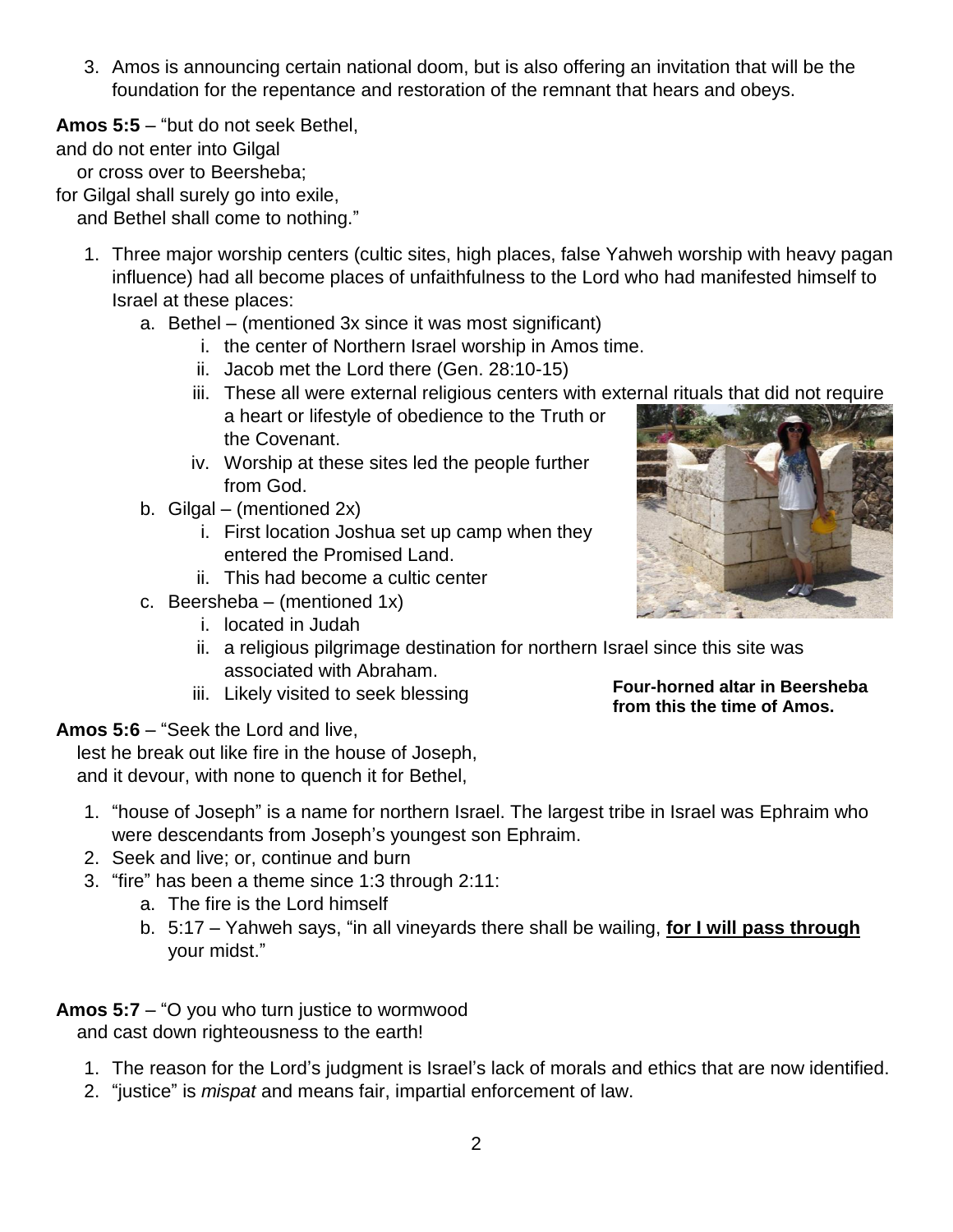a. Includes defending the rights of the poor according to Jeremiah 5:28: "Their evil deeds have no limit; do not seek justice.

They do not promote the case of the fatherless; they do not defend the just cause of the poor."

- 3. "wormwood" was a bitter plant that was also poisonous.
- 4. "righteousness" is cast down

**Amos 5:8** – "He who made the Pleiades and Orion,

and turns deep darkness into the morning

and darkens the day into night,

who calls for the waters of the sea

and pours them out on the surface of the earth,

the Lord is his name;

**Amos 5:9** – "who makes destruction flash forth against the strong,

so that destruction comes upon the fortress.

- 1. 5:8-9 may be an ancient hymn
- 2. Amos again uses this to identify the True God, his character and his capabilities
- 3. Israel does not want to violate this God, yet they have.
- 4. Yahweh's deeds:
	- a. Made Pleiades and Orion
	- b. Turns deep darkness into morning
	- c. Darkens the day into night
	- d. Calls water from the Sea
	- e. Pours Sea water on the surface of the earth
- 5. Yahweh can also:
	- a. Flash destruction against the strong
	- b. Bring destruction upon the fortress
- 6. The true God, Yahweh, Israel's true national God is powerful and willing to use that power to bring destruction as well as blessing.

## **Amos 5:10** – "They hate him who

reproves in the gate,

and they abhor him who speaks the truth.

- 1. Elder "him who reproves in the gate" is one of the city elders sitting in the jury speaking truth
- 2. Witness "him who speaks the truth" is a truthful witness
- 3. The gate were the location of the city courts. The gates where large with multiple chambers with benches and places to sit for daily legal and business dealings **Galyn** sits on one side of the Gezer gate.



The city water drain is in the middle of the gate.